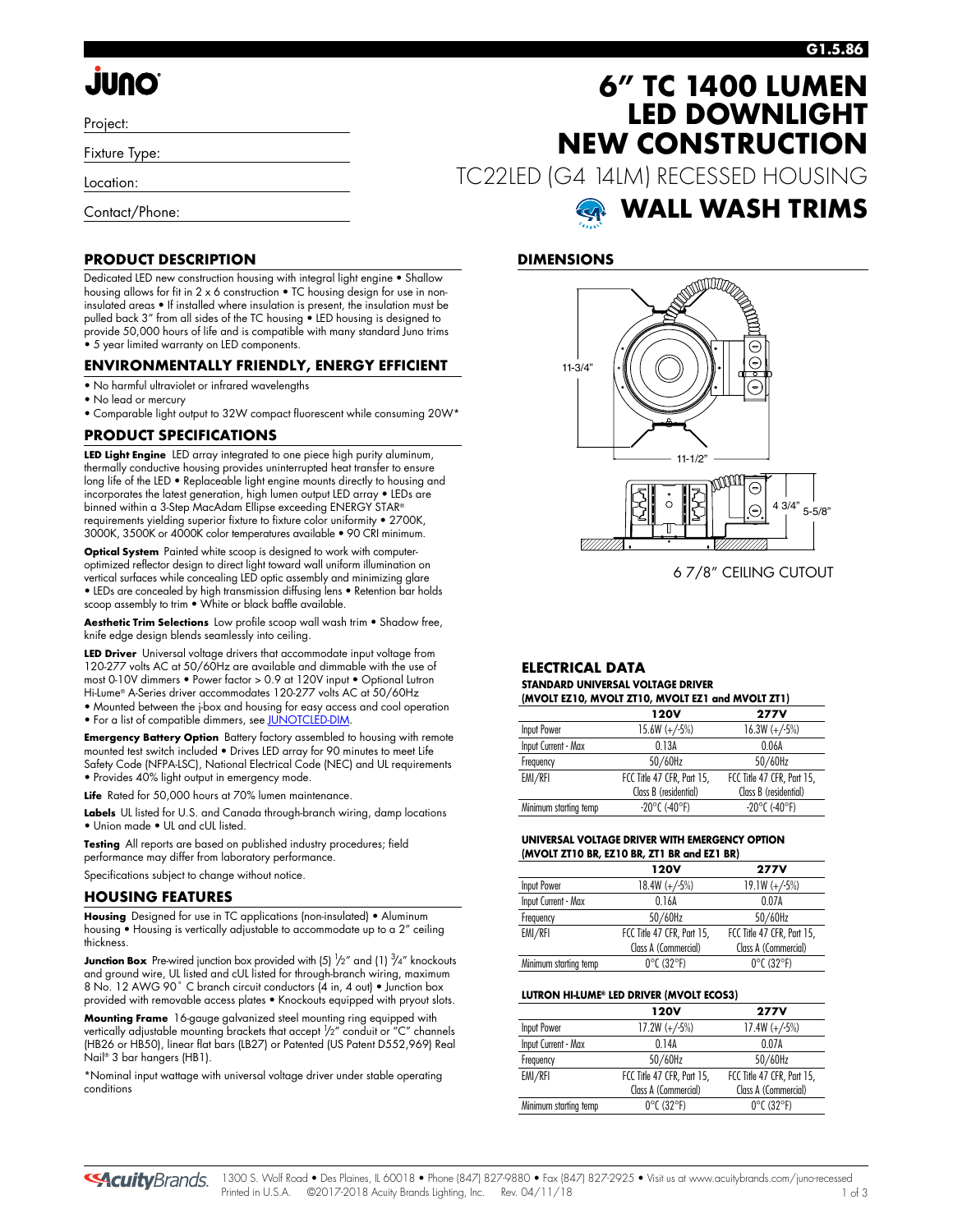# **6" TC 1400 LUMEN LED DOWNLIGHT NEW CONSTRUCTION**

TC22LED (G4 14LM) RECESSED HOUSING

# **WALL WASH TRIMS**

**ORDERING INFORMATION** Housing and trim can be ordered together or separate, but will always ship separately.

Note: Chicago Plenum (CP) is not available with emergency option (BR) Note: Lutron driver (MVOLT ECOS3) is not available with emergency battery pack (BR)

**Example:** TC22LED G4 14LM 27K 90CRI MVOLT ZT BR

| <b>Series</b><br><b>Generation</b> |                               | Lumens |              | <b>Color Temperature</b> |                     | <b>CRI</b> |       | Voltage/Driver |         |                    |                                                                                                   |
|------------------------------------|-------------------------------|--------|--------------|--------------------------|---------------------|------------|-------|----------------|---------|--------------------|---------------------------------------------------------------------------------------------------|
| TC22LED                            | 6" LED Downlight Non-IC Rated | G4     | Generation 4 | <b>14LM</b>              | 1400 Nominal Lumens | 27K        | 2700K | 90CRI          | 90+ CRI | MVOLT ZT10         | Multi-Volt (120-277), 0-10V, 10% dim                                                              |
|                                    | Housing                       |        |              |                          |                     | <b>30K</b> | 3000K |                |         | MVOLT ZT1          | Multi-Volt (120-277), 0-10V, 1% dim                                                               |
|                                    |                               |        |              |                          |                     | 35K        | 3500K |                |         | <b>MVOLT EZ10</b>  | Multi-Volt (120-277), eldoLED 0-10V, 10% dim                                                      |
|                                    |                               |        |              |                          |                     | <b>40K</b> | 4000K |                |         | <b>MVOLT EZ1</b>   | Multi-Volt (120-277), eldoLED 0-10V, 1% dim                                                       |
|                                    |                               |        |              |                          |                     |            |       |                |         | <b>MVOLT ECOS3</b> | Multi-Volt (120-277), Lutron Hi-Lume A series 3 wire<br>fluorescent controls and Lutron Ecosystem |

|    | <b>Emergency Battery</b> | <b>Territory</b> |                |
|----|--------------------------|------------------|----------------|
| BR | <b>Emergency Battery</b> | <b>CP</b>        | Chicago Plenum |

**Trim/Description** 



**262G3 WWH** 6" Wall Wash Scoop Trim - White, White Trim Ring **262G3 BWH** 6" Wall Wash Scoop Trim - Black, White Trim Ring

Trim Size: 7 5/8" O.D Note: In Canada when insulation is present, Type IC fixtures must be used.

| <b>Accessories (ordered separately)</b> |                                            |  |  |  |  |  |  |
|-----------------------------------------|--------------------------------------------|--|--|--|--|--|--|
| <b>Catalog Number</b>                   | <b>Description</b>                         |  |  |  |  |  |  |
| HB1                                     | Two 13 1/2" - 25" Real Nail® 3 bar hangers |  |  |  |  |  |  |
| <b>HB26</b>                             | Two 26" C-channel bar hangers              |  |  |  |  |  |  |
| <b>HB50</b>                             | Two 50" C-channel bar hangers              |  |  |  |  |  |  |

**LB27** Two 27" linear bar hangers